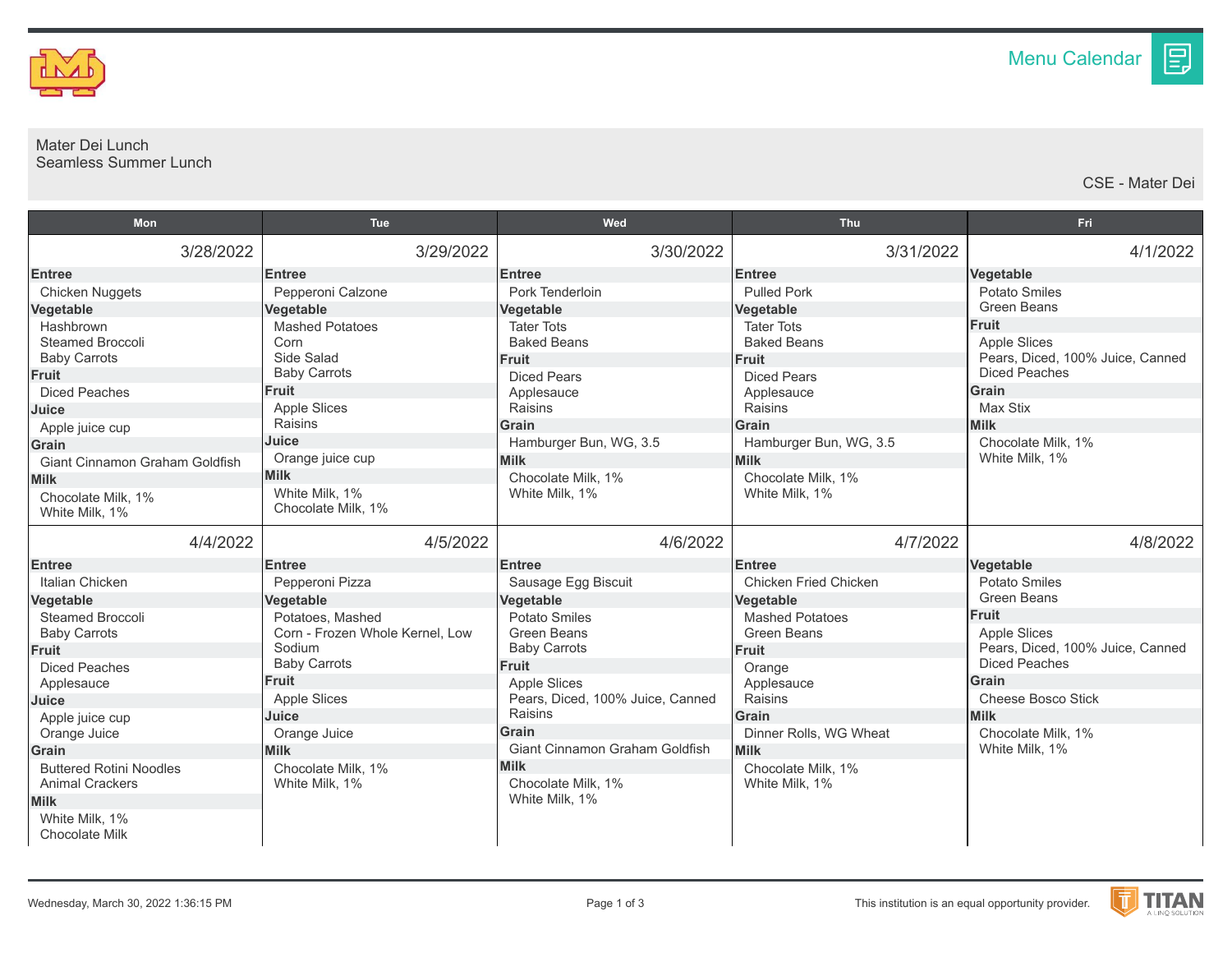

圓

| Mon                                                                                                                                                                                                                                                                    | <b>Tue</b>                                                                                                                                                                                                                                                                                                                                          | Wed                                                                                                                                                                                                                                                                                        | <b>Thu</b>                                                                                                                                                                                                                                                                                                                                    | <b>Fri</b>                                                                                                                                        |
|------------------------------------------------------------------------------------------------------------------------------------------------------------------------------------------------------------------------------------------------------------------------|-----------------------------------------------------------------------------------------------------------------------------------------------------------------------------------------------------------------------------------------------------------------------------------------------------------------------------------------------------|--------------------------------------------------------------------------------------------------------------------------------------------------------------------------------------------------------------------------------------------------------------------------------------------|-----------------------------------------------------------------------------------------------------------------------------------------------------------------------------------------------------------------------------------------------------------------------------------------------------------------------------------------------|---------------------------------------------------------------------------------------------------------------------------------------------------|
| 4/11/2022                                                                                                                                                                                                                                                              | 4/12/2022                                                                                                                                                                                                                                                                                                                                           | 4/13/2022                                                                                                                                                                                                                                                                                  | 4/14/2022                                                                                                                                                                                                                                                                                                                                     | 4/15/2022                                                                                                                                         |
| <b>Entree</b><br>Breaded Chicken Patty on Bun<br>Vegetable<br><b>Tater Tots</b><br>Steamed Broccoli<br><b>Baby Carrots</b><br>Fruit<br><b>Diced Peaches</b><br><b>Orange Slices</b><br>Juice<br>Apple juice cup<br><b>Milk</b><br>White Milk, 1%<br>Chocolate Milk. 1% | <b>Entree</b><br>Mini Corn Dogs<br>Uncrustable Grape 2.6 oz<br>Mozzarella String Cheese<br>Vegetable<br><b>Potato Smiles</b><br>Green Beans<br><b>Baby Carrots</b><br>Fruit<br><b>Apple Slices</b><br>Pears, Diced, 100% Juice, Canned<br>Raisins<br>Grain<br>Giant Cinnamon Graham Goldfish<br><b>Milk</b><br>Chocolate Milk, 1%<br>White Milk, 1% | <b>Entree</b><br>Cheeseburger<br>Vegetable<br>Spicy Fries, Redstone<br>Canyon, McCain<br><b>Baked Beans</b><br><b>Baby Carrots</b><br><b>Fruit</b><br><b>Diced Pears</b><br>Orange, fresh sliced<br>Grain<br><b>Animal Crackers</b><br><b>Milk</b><br>Chocolate Milk, 1%<br>White Milk, 1% | <b>Entree</b><br>Chicken on the Beach/ Chips<br>Vegetable<br><b>Green Beans</b><br><b>Baby Carrots</b><br><b>Refried Beans</b><br>Fruit<br><b>Apple Slices</b><br>Applesauce<br>Raisins<br><b>Diced Peaches</b><br><b>Diced Pears</b><br><b>Orange Slices</b><br>Juice<br>Orange Juice<br><b>Milk</b><br>White Milk, 1%<br>Chocolate Milk, 1% |                                                                                                                                                   |
| 4/18/2022                                                                                                                                                                                                                                                              | 4/19/2022<br><b>Entree</b><br>Papa John's Pepperoni Pizza<br>Vegetable<br><b>Mashed Potatoes</b><br><b>Baby Carrots</b><br>Corn - Frozen Whole Kernel, Low<br>Sodium                                                                                                                                                                                | 4/20/2022<br><b>Entree</b><br>Pepperoni Calzone<br>Vegetable<br><b>Mashed Potatoes</b><br>Corn<br>Side Salad<br><b>Baby Carrots</b>                                                                                                                                                        | 4/21/2022<br><b>Entree</b><br>Corn Dog<br>Vegetable<br><b>Potato Smiles</b><br>Garbanzo Beans<br><b>Baby Carrots</b><br><b>Green Beans</b>                                                                                                                                                                                                    | 4/22/2022<br><b>Entree</b><br><b>Chicken Strips</b><br>Vegetable<br>Steamed Broccoli<br><b>Baby Carrots</b><br>Fruit<br><b>Diced Peaches</b>      |
|                                                                                                                                                                                                                                                                        | <b>Fruit</b><br><b>Apple Slices</b><br>Pears, Diced, 100% Juice, Canned<br><b>Orange Slices</b><br>Raisins<br>Juice<br>Orange Juice<br><b>Milk</b><br>Chocolate Milk, 1%<br>White Milk, 1%                                                                                                                                                          | Fruit<br><b>Apple Slices</b><br>Raisins<br>Juice<br>Orange juice cup<br><b>Milk</b><br>White Milk, 1%<br>Chocolate Milk, 1%                                                                                                                                                                | Fruit<br><b>Diced Peaches</b><br>Applesauce<br>Raisins<br><b>Milk</b><br>White Milk, 1%<br>Chocolate Milk, 1%                                                                                                                                                                                                                                 | Juice<br>Apple juice cup<br><b>Grain</b><br>Giant Cinnamon Graham Goldfish<br>Spanish Rice<br><b>Milk</b><br>Chocolate Milk, 1%<br>White Milk, 1% |